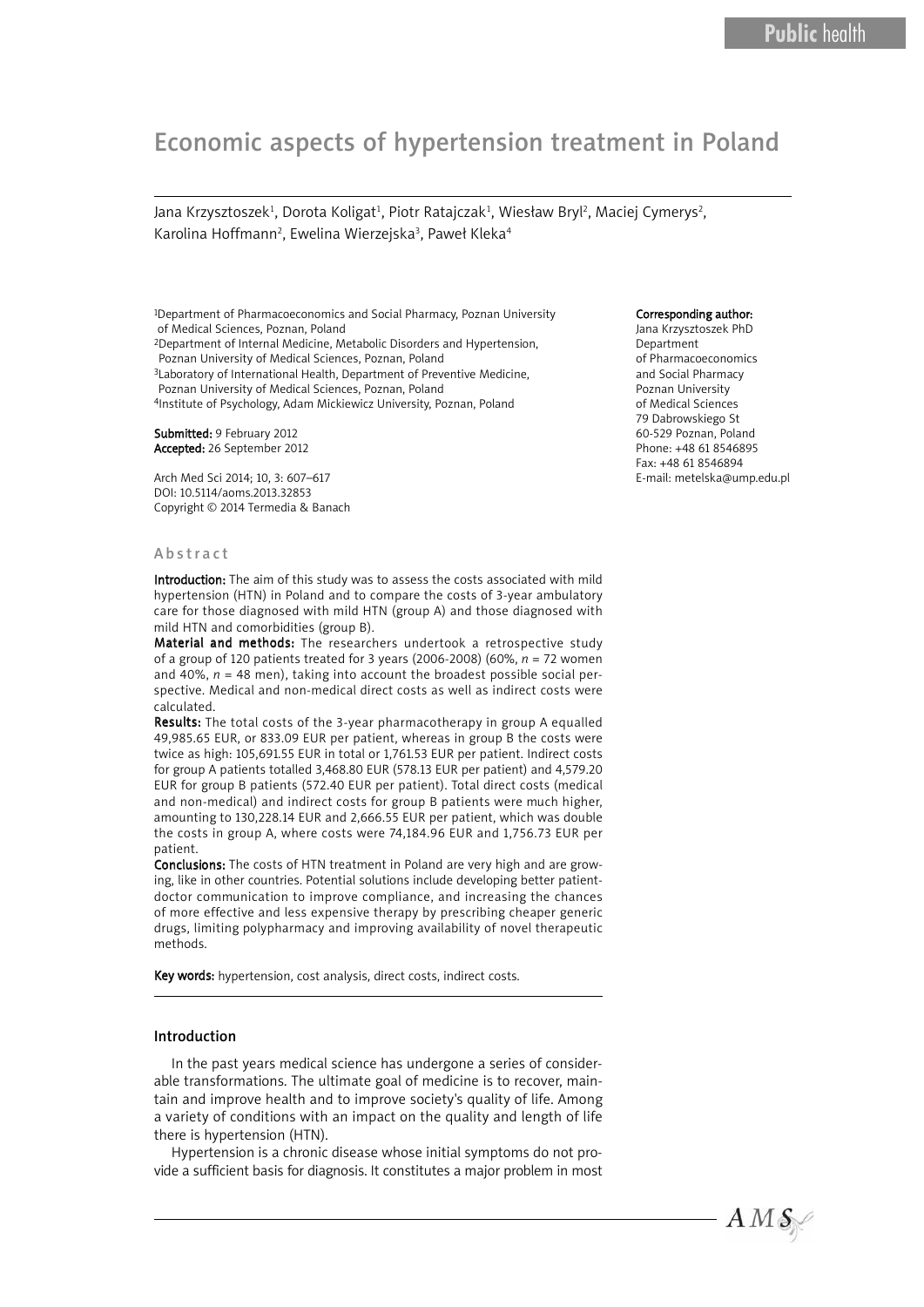countries as a cause of morbidity and mortality, especially as a result of inadequate prevention and diagnostics. The most common cause of sudden death in menopausal women is due to complications from underlying risk factors such as arterial HTN (including isolated systolic HTN) [1].

Cardiovascular diseases, including HTN, account for nearly half of deaths among Poland's population and over a quarter of premature deaths among those aged over 65 [2].

According to the WHO definition of HTN, systolic/diastolic pressure of 140/90 mm Hg is borderline, < 120/80 mm Hg is optimal, whereas mild HTN is diagnosed when the pressure is 140–159/ 90–99 mm Hg [3].

Arterial HTN is an epidemic disease [4]; this problem does not affect Poland alone but has an international scope, which is evidenced by statistics. The 2003 global report showed that 7 million people die of HTN each year, and approximately 4.5% of serious diseases are caused by it [5]. According to the WHO, about 600 million people are afflicted by HTN. Only half of them have been diagnosed, a mere 20% undergo treatment and only 12% of the affected are treated adequately [6].

The findings of the Polish NATPOL III PLUS cardiology programme showed that incidence of HTN in the adult population of Poland totalled 29%, which means that 8.6 million people were affected [7]. The treatment indicator for HTN in Poland averages 331/10,000 residents [8]. In all likelihood, it can be stated that in 10 years' time the number of people suffering from HTN will rise, reaching as much as 50% of the adult population. It can be explained by the ageing of Polish society and recent negative lifestyle changes.

Despite pharmacological treatment, HTN control in different populations is unsatisfactory and ranges from 9% to 30% [9]. There are many negative effects of inadequate control for the affected and their families as well as for the entire population. Its consequences often include ischaemic heart disease, heart and kidney failure, stroke and sudden death. They all worsen the quality of life and the economic situation of the sick person and his/her family. In a population, they contribute to a rise in disability and premature death rates, which translates into increasing indirect costs associated with the chronic nature of the disease (workplace absences, lower productivity), rapid loss of ability to work and a necessity to engage third persons to assist in everyday life of the patients suffering severe complications. In turn, a properly conducted HTN therapy requires a lot of involvement from the patient and the lead doctor alike. It generates high direct costs for the health care system, patients and their families. As a result of population ageing and stricter diagnosis criteria, devel-

oped countries increase their budgets for HTN therapy every year. In 2003, 21% of health care costs in the US went to direct high blood pressure therapy and a further 27% to treating cardiovascular complications and other ailments connected with HTN [10].

The aim of this study was to assess the costs connected with the incidence of mild HTN in Poland and to compare the costs of 3-year ambulatory care for those diagnosed with mild HTN and those diagnosed with mild HTN and comorbidities. An assessment of direct medical and non-medical costs of ambulatory treatment in selected groups of patients has been completed for this purpose. Reliable collection and processing of data regarding the costs of HTN treatment are an important step towards further pharmacoeconomic analysis of this problem.

#### Material and methods

## Study population

The researchers undertook a retrospective study, taking into account the broadest possible social perspective. Having analysed medical documentation of about 1,250 patients, they included in the study a group of 120 patients treated for 3 years (2006- 2008) by a team of HTN specialists and cardiologists in the Clinic for Internal Medicine, Metabolic Disorders and Arterial HTN of the Poznan University of Medical Sciences (60%, *n* = 72 women and 40%,  $n = 48$  men). The patients' age averaged a little over 61 years  $(61.22)$  – the youngest person was 23, the oldest was 92. The standard deviation was  $\pm$ 14.48 years, which means that average subjects came from the group between 47 and 75 years old.

Selection criteria for the group of patients under investigation included:

- 1) being over 20 years of age,
- 2) being diagnosed with mild HTN, according to ICD-10 classification criteria,
- 3) being diagnosed with a maximum of two comorbidities,
- 4) being under regular care of a medical specialist from the beginning of January 2006 to the end of December 2008.

The patients' data were obtained from case history forms, doctor order sheets and medical treatment records. A range of different information about the patients was collected, including their present therapy as well as demographic (e.g. age, sex) and clinical data (e.g. presence of comorbidities, the number of ambulatory visits to a specialist clinic, hospital treatment, types of pharmacological therapy applied).

An indirect result of treatment – lowering arterial blood pressure – was established as the assessment criterion for its effectiveness.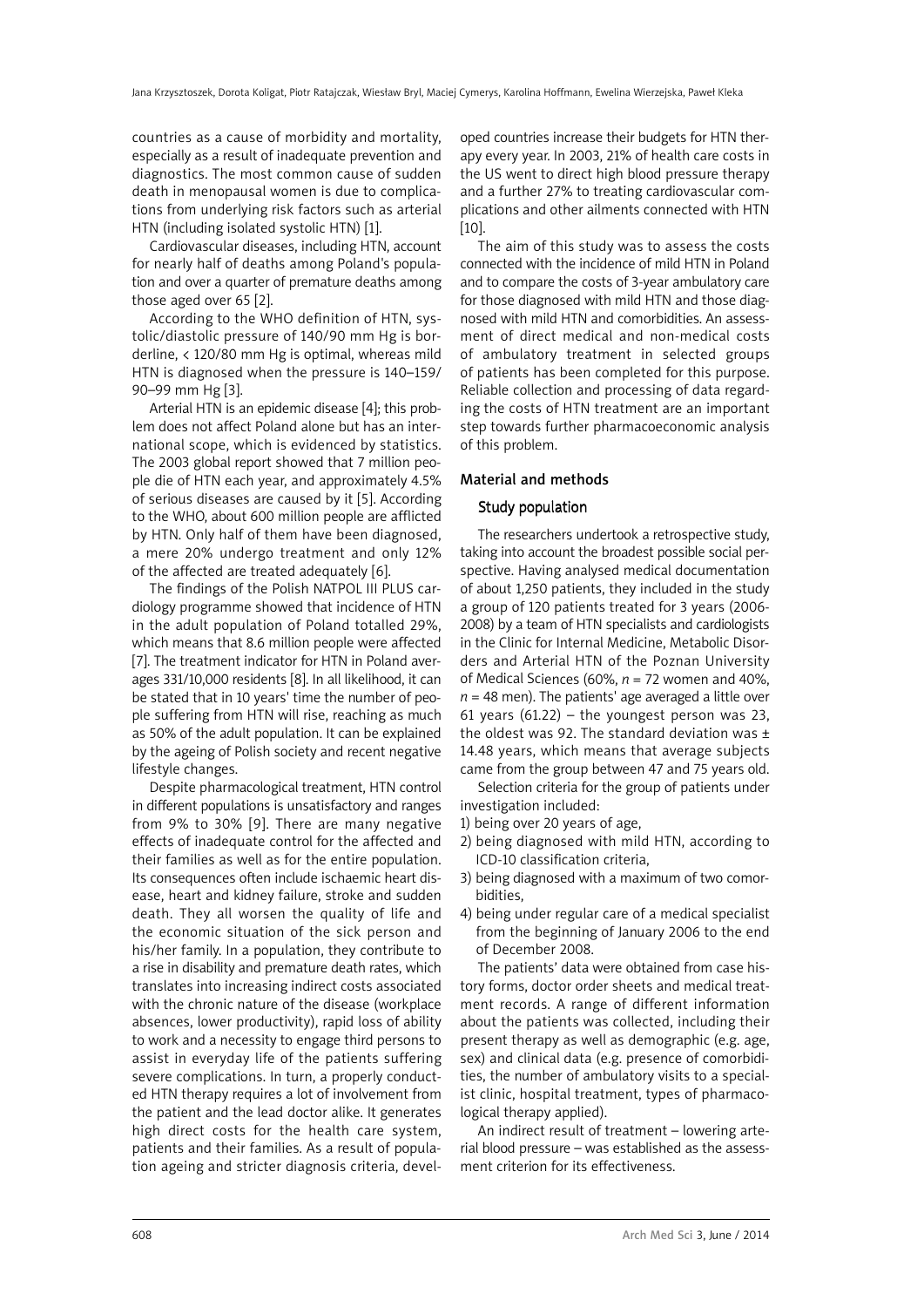The study period encompassed 3 years (2006– 2008). The study was conducted from the perspective of the health care provider and from the societal perspective.

## Calculation of costs

Direct and indirect costs connected with HTN treatment were evaluated. The following direct costs were included: medical costs (costs of laboratory and diagnostic tests, costs of medical consultation, costs of additional specialist consultations, costs of pharmacotherapy and costs of hospitalization) and non-medical costs (costs of transport).

Data regarding pharmacotherapy were obtained on the basis of the price list of the pharmacy wholesaler PGF Urtica. Costs of patient hospitalization were calculated on the basis of the refund rate established by NHF (National Health Fund) and binding in the time frame under investigation, according to the procedure code. The rate was treated as a market price of this service.

In this study, only costs of work absences were calculated; they did not include the costs of lost productivity of people who started to claim early retirement benefits or disability pension due to diagnosed HTN, because there were no such individuals in the groups under investigation.

## Statistical analysis

The analysis used Student's *t*-test (for independent data and for a single sample) and GLM analysis of variance for repeated measurements. Values of *p* of 0.05 or less were assumed to be statistically significant. Calculations were made using Statistica 7.0 PL software.

#### Results

Following the analysis of the medical documentation, those selected to take part in the study were divided into two groups: A (60) – patients with mild HTN without comorbidities and B (60) – patients with mild HTN diagnosed with comorbidities (a maximum of 2). The following comorbidities were present in group B: rheumatoid arthritis, asthma, chronic obstructive pulmonary disease, Parkinson's disease, hypercholesterolaemia, obesity, diabetes type 2, hypothyroidism, heart failure and ischaemic heart disease. Demographic, clinical and socio-economic data of the patients are presented in Table I.

## Effectiveness of treatment

The participants' arterial pressure was monitored during every visit throughout the study period, at irregular intervals and with varying frequency. As the basis for the analysis (analysis of differences in therapies using GLM analysis of variance [general linear model – repeated measurements]) only six readings were taken; if a patient was monitored more often, six random readings in relatively equal intervals were qualified. No difference in treatment scenario was noted between patients in groups A and B. Then the blood pressure reading at entry to the programme was established as a reference point and significance between the groups was calculated using Student's *t*-test. As no significant

Table I. Demographic, clinical and socio-economic data of patients in ambulatory care due to arterial hypertension

| <b>Information</b>                  |                                  | Group A               |                        |                 | Group B               |                        |  |  |
|-------------------------------------|----------------------------------|-----------------------|------------------------|-----------------|-----------------------|------------------------|--|--|
| 1. Number of patients               | 60                               |                       |                        |                 | 60                    |                        |  |  |
| 2. Women/men                        |                                  | 32/28                 |                        | 40/20           |                       |                        |  |  |
| 3. Average age $\pm$ SD [years]     |                                  | $61.33 + 15.13$       |                        | $61.10 + 15.05$ |                       |                        |  |  |
| 4. Youngest/oldest patient [years]  |                                  | 26/92                 |                        | 23/92           |                       |                        |  |  |
| 5. Number of hospitalisations       |                                  | 35                    |                        |                 | 38                    |                        |  |  |
| 6. Source of income                 | Employment                       | Disability<br>pension | Retirement<br>benefits | Employment      | Disability<br>pension | Retirement<br>benefits |  |  |
|                                     | 20                               | 8                     | 32                     | 22              | 8                     | 30                     |  |  |
| 7. Number of sick leave days        |                                  | 64                    |                        |                 | 68                    |                        |  |  |
| 8. Number of ambulatory visits:     | 516                              |                       |                        | 524             |                       |                        |  |  |
| Average/patient 2006                | $3.10 + 1.49$<br>$3.57 + 1.05$   |                       |                        |                 |                       |                        |  |  |
| Average/patient 2007                | $2.77 + 0.80$                    |                       |                        | $2.57 + 0.99$   |                       |                        |  |  |
| Average/patient 2008                | $2.60 \pm 0.80$<br>$3.98 + 0.73$ |                       |                        |                 |                       |                        |  |  |
| 9. Living outside town/in town      | 20/40                            |                       |                        |                 | 28/32                 |                        |  |  |
| 10. Average disease history [years] |                                  | 4.93                  |                        |                 | 5.87                  |                        |  |  |

Group A - patients with mild arterial hypertension, group B - patients with mild arterial hypertension and comorbidities (maximum of 2)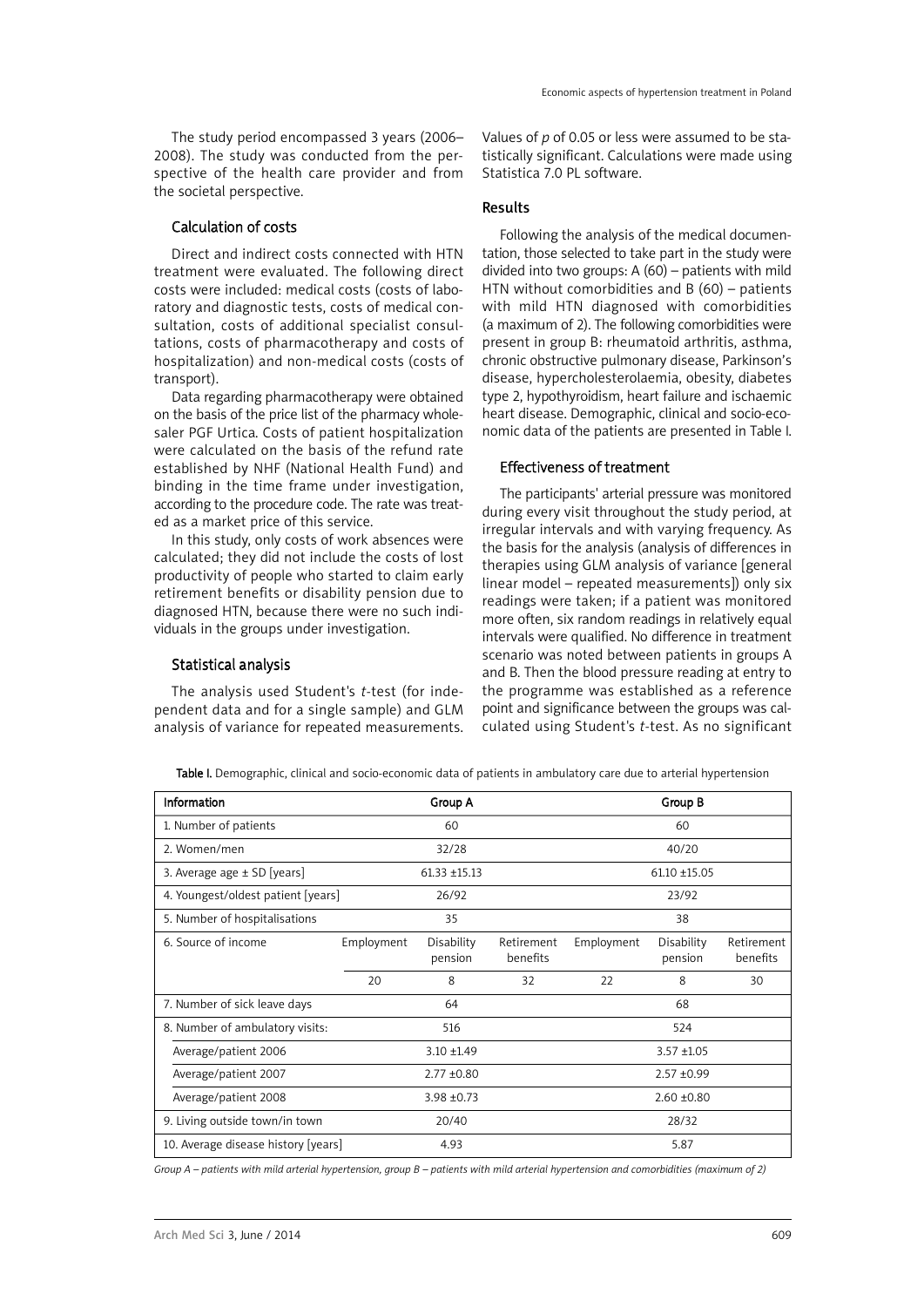

Figure 1. Distribution of results in groups A and B

difference between the groups was recorded, the average value of 130/80 was established as the reference point. The distribution of the results is presented in Figure 1. Next, significance of differences in the following readings in relation to the entry (initial) reading was calculated (Table II) and the averages together with significant differences were visually presented in Figure 2.

## Costs

The largest component of direct medical costs (Table III) was drugs, followed by hospitalization costs. Mean annual costs per hypertensive patient were more than two-fold higher in subjects with comorbidities compared to those without and resulted mainly from the costs of HTN pharmacotherapy and secondary prevention of comorbidities being two times higher. In the analysed period, the highest increase was related to this group of costs – 190% (B, year 2006 to 2008). In the study period, 1040 consultation sessions were held by cardiologists and HTN specialists during ambulatory treatment; the total cost of doctor consultation for A and B was similar. The most frequent laboratory medical tests conducted in both groups were complete blood count, biochemical analysis, urinalysis and then lipid profile. Diagnostic testing was done for an average of 42% patients (A) and 31% (B). Doctors ordered the following types of tests most often: ECG, chest radiography, abdominal ultrasound and cardiac ECHO. The analysis of the costs of specialist consultations shows that both the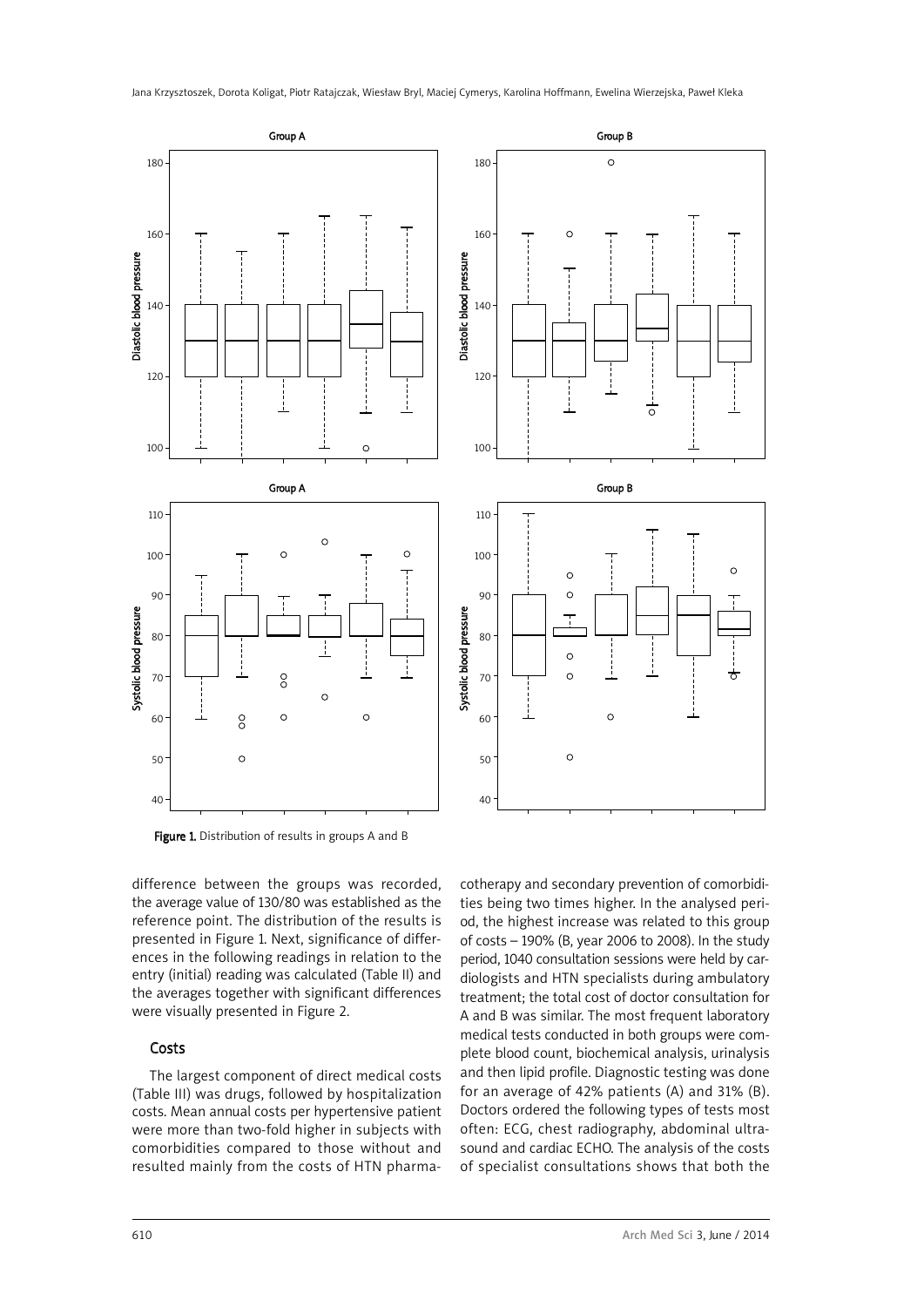|     | Group   |                | Ν  | Mean   | Standard<br>deviation | $\boldsymbol{t}$ | df | Significance<br>(two-sided) |
|-----|---------|----------------|----|--------|-----------------------|------------------|----|-----------------------------|
| 130 | A       | $\overline{2}$ | 60 | 130.50 | 15.500                | 0.177            | 59 | 0.861                       |
|     |         | $\mathbf{3}$   | 60 | 129.27 | 12.069                | $-0.333$         | 59 | 0.742                       |
|     |         | $\overline{4}$ | 60 | 131.63 | 16.548                | 0.541            | 59 | 0.593                       |
|     |         | 5              | 58 | 135.97 | 14.001                | 2.294            | 57 | 0.029                       |
|     |         | 6              | 60 | 129.90 | 13.210                | $-0.041$         | 59 | 0.967                       |
|     | $\sf B$ | $\overline{2}$ | 60 | 130.33 | 13.202                | 0.138            | 59 | 0.891                       |
|     |         | 3              | 58 | 133.52 | 13.922                | 1.360            | 57 | 0.185                       |
|     |         | 4              | 56 | 135.32 | 13.118                | 2.147            | 55 | 0.041                       |
|     |         | 5              | 56 | 132.96 | 14.382                | 1.091            | 55 | 0.285                       |
|     |         | 6              | 60 | 133.60 | 15.117                | 1.304            | 59 | 0.202                       |
| 80  | A       | $\overline{2}$ | 60 | 79.80  | 11.324                | $-0.097$         | 59 | 0.924                       |
|     |         | 3              | 60 | 79.27  | 9.244                 | $-0.435$         | 59 | 0.667                       |
|     |         | 4              | 60 | 81.50  | 12.448                | 0.660            | 59 | 0.514                       |
|     |         | 5              | 58 | 82.52  | 8.038                 | 1.686            | 57 | 0.103                       |
|     |         | 6              | 60 | 79.93  | 7.515                 | $-0.049$         | 59 | 0.962                       |
|     | B       | $\overline{2}$ | 60 | 79.77  | 8.299                 | $-0.154$         | 59 | 0.879                       |
|     |         | 3              | 58 | 82.48  | 8.283                 | 1.614            | 57 | 0.118                       |
|     |         | $\overline{4}$ | 56 | 86.57  | 8.925                 | 3.896            | 55 | 0.001                       |
|     |         | 5              | 56 | 82.71  | 9.809                 | 1.464            | 55 | 0.155                       |
|     |         | 6              | 60 | 82.50  | 6.141                 | 2.230            | 59 | 0.034                       |

Table II. Mean results in the following readings and difference significance in relation to the entry value = 130 and = 80 (Student's *t*-test for one sample)

Group A - patients with mild arterial hypertension, group B - patients with mild arterial hypertension and comorbidities (maximum of 2)

number and cost of consultations between 2007 and 2008 were higher in group A, whereas in 2006 they were higher in group B (Table III). Mean annual direct non-medical costs (connected with transport to a specialist health centre, Table IV) per patient in the analysed groups were very close and amounted to a relatively small financial burden because the average monthly costs were between 0.05% and 0.07% of the average monthly salary in Poland (which, according to the Central Statistical Office, was 611.13 EUR in 2006, 663.88 EUR in 2007, and 726.26 EUR in 2008) in the study period. The analysis of indirect costs (connected with work absences as a result of sick leaves) showed that in the group with an additional burden (B) inability to work occurred more frequently, which generated higher general costs for the whole studied population, but indirect costs per patient in both groups in the study period were similar (Table IV).

The greatest part of the total cost of the 3-year therapy in the studied group of patients was direct medical costs (Table V), including drug and treatment costs. Mean 3-year costs per hypertensive patient were around 50% higher in subjects with comorbidities compared to those without. The greatest increment in per patient costs occurred in



Figure 2. Averages with significant differences

group A in the year 2008 in the category of hospitalization costs (increase of 178.5%) and in group B in the year 2007 in the category of pharmacotherapy costs (increase of 161.1%).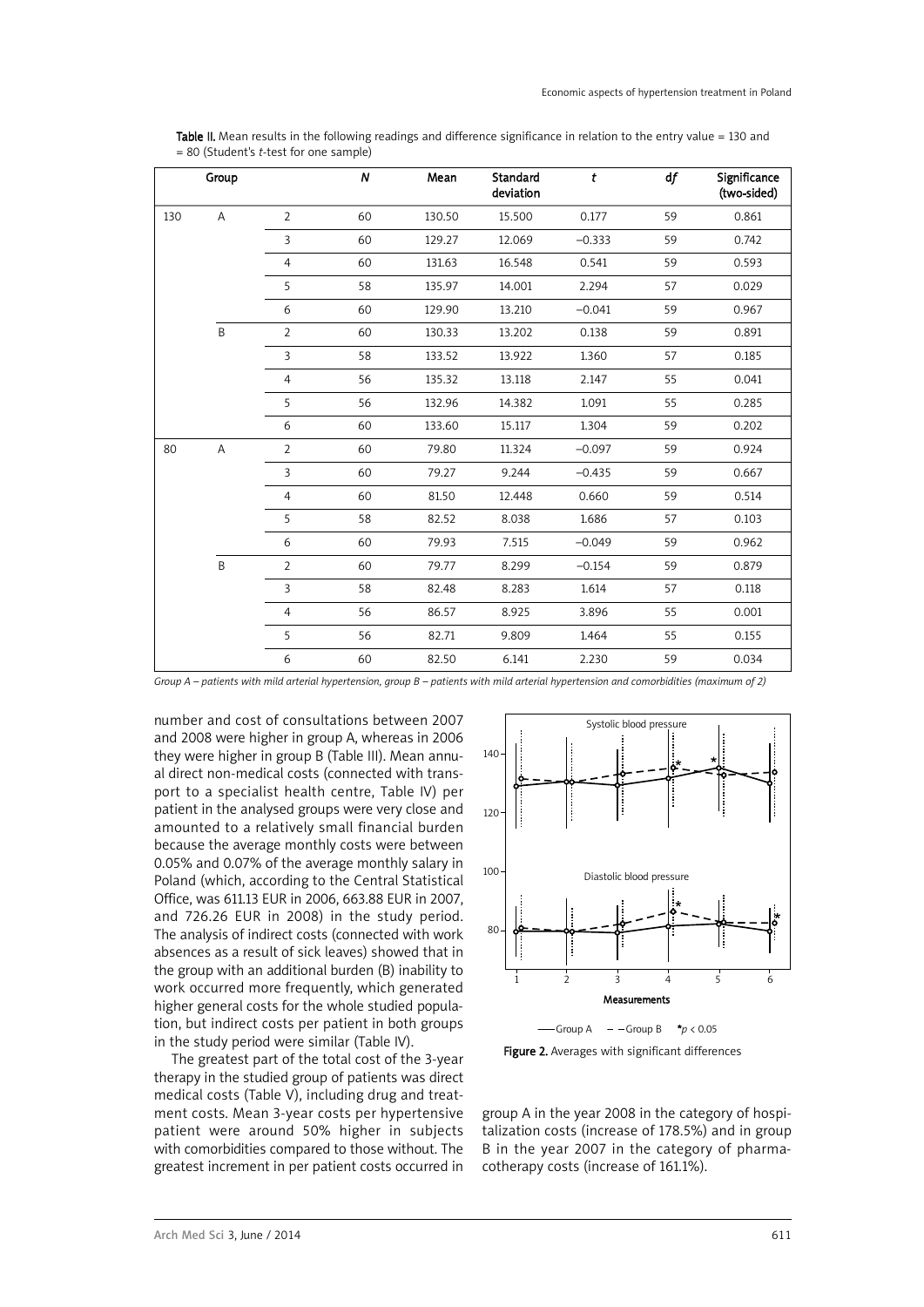Jana Krzysztoszek, Dorota Koligat, Piotr Ratajczak, Wiesław Bryl, Maciej Cymerys, Karolina Hoffmann, Ewelina Wierzejska, Paweł Kleka

| Type of cost                                                     | Group $A[\overline{x} \pm SEM]$    |                        |                        |                                    | Group $B[\overline{x} \pm SEM]$ |                        |  |  |
|------------------------------------------------------------------|------------------------------------|------------------------|------------------------|------------------------------------|---------------------------------|------------------------|--|--|
|                                                                  | 2006                               |                        |                        |                                    |                                 |                        |  |  |
|                                                                  |                                    | Total % of total costs | Per patient            |                                    | Total % of total costs          | Per patient            |  |  |
| Costs of pharmacotherapy                                         | 12,875.66                          | 57.2                   | 214.59 ±166.34         | 16,230.29                          | 69.6                            | 270.50 ±177.67         |  |  |
| Costs of doctor consultation<br>$(X = number of visits × 8.14*)$ | 1,514.04<br>$(186 \text{ visits})$ | 6.7                    | 25.23 ±12.14           | 1,741.96<br>$(214 \text{ visits})$ | 7.5                             | 29.03 ±8.59            |  |  |
| Laboratory tests                                                 | 412.38<br>1.8                      |                        | $6.87 + 8.14$          | 681.93                             | 2.9                             | $11.37 + 11.64$        |  |  |
| Diagnostic tests                                                 | 547.18                             | 2.4                    | $9.12 \pm 13.93$       | 526.46                             | 2.4                             | $8.77 \pm 16.18$       |  |  |
| Specialist consultations                                         | 34.54                              | 0.2                    | $0.58 + 3.10$          | 57.23                              | 0.2                             | $0.95 + 3.65$          |  |  |
| Hospitalisation costs<br>(number of hospitalisations)            | 7,114.82<br>16 ( $n = 16$ )        | 31.7                   | 444.68 ±365.30<br>1.00 | 4,065.60<br>12 $(n = 12)$          | 17.4                            | 338.80 ±197.82<br>1.00 |  |  |
| Total cost                                                       | 22,498.62                          | 100.0                  | 374.98                 | 23,303.47                          | 100.0                           | 388.39                 |  |  |
|                                                                  |                                    |                        | 2007                   |                                    |                                 |                        |  |  |
| Costs of pharmacotherapy                                         | 18,278.43                          | 82.2                   | 304.64 ±198.35         | 42,382.16                          | 90.5                            | 706.37 ±177.67         |  |  |
| Costs of doctor consultation<br>$(X = number of visits × 8.63*)$ | 1,432.58<br>$(166 \text{ visits})$ | 6.4                    | 23.88 ±6.94            | 1,329.02<br>$(154 \text{ visits})$ | 2.8                             | $22.15 \pm 8.54$       |  |  |
| Laboratory tests                                                 | 280.00                             | 1.3                    | $4.67 + 6.99$          | 514.62                             | 1.1                             | 8.58 ±10.47            |  |  |
| Diagnostic tests                                                 | 436.17                             | 2.0                    | 7.27 ±17.28            | 100.16                             | 0.2                             | $1.67 + 4.47$          |  |  |
| Specialist consultations                                         | 21.71                              | 0.1                    | $0.36 + 1.95$          | 0.00                               | 0.0                             | $0.00 \pm 0.00$        |  |  |
| Hospitalisation costs<br>(number of hospitalisations)            | 1,776.24<br>$6(n = 6)$             | 8.0                    | 296.04 ±0.00<br>1.00   | 2,516.34<br>14 $(n = 6)$           | 5.4                             | 419.39 ±191.32<br>2.33 |  |  |
| Total cost                                                       | 22,225.13                          | 100.0                  | 370.42                 | 46,842.30                          | 100.0                           | 780.71                 |  |  |
|                                                                  |                                    |                        | 2008                   |                                    |                                 |                        |  |  |
| Costs of pharmacotherapy                                         | 18,831.56                          | 75.8                   | 313.86 ±198.65         | 47,079.10                          | 86.7                            | 784.65 ±1270.33        |  |  |
| Costs of doctor consultation<br>$(X = number of visits × 9.87*)$ | 1,618.68<br>$(164 \text{ visits})$ | 6.5                    | 26.98 ±7.18            | 1,539.72<br>$(156 \text{ visits})$ | 2.8                             | 25.66 ±7.89            |  |  |
| Laboratory tests                                                 | 314.30                             | 1.3                    | $5.24 \pm 5.62$        | 496.60                             | 0.9                             | $8.28 \pm 7.12$        |  |  |
| Diagnostic tests                                                 | 729.25                             | 2.9                    | $12.15 + 3.38$         | 82.89                              | 0.2                             | $1.38 \pm 2.90$        |  |  |
| Specialist consultations                                         | 57.53                              | 0.2                    | $0.96 \pm 2.91$        | 0.00                               | 0.0                             | $0.00 \pm 0.00$        |  |  |
| Hospitalisation costs<br>(number of hospitalisations)            | 3,297.90<br>10 $(n = 4)$           | 13.3                   | 824.48 ±29.05<br>2.50  | 5.074.14<br>11 $(n = 8)$           | 9.4                             | 634.27 ±341.27<br>1.38 |  |  |
| Total cost                                                       | 24,849.22                          | 100.0                  | 414.15                 | 54,272.45                          | 100.0                           | 904.54                 |  |  |
| Total                                                            | 69,572.97                          |                        | 1,159.55               | 124,418.22                         |                                 | 2,073.64               |  |  |

Table III. Direct medical costs for patients in ambulatory treatment due to arterial hypertension (EUR)

\*The price of a doctor appointment for a given year (average price according to the price list of medical services in three health care centres in the Wielkopolska region which had a contract with the NHF). Group A - patients with mild arterial hypertension, group B - patients with mild *arterial hypertension and comorbidities (maximum of 2)*

## Discussion

Arterial HTN is one of the most important health problems of the 21<sup>st</sup> century. This condition is difficult to diagnose and its therapy aims to normalise arterial pressure without worsening the overall quality of life. Many clinical studies prove that medical interventions applied in treatment of this disease bring tangible therapeutic effects, but untreated or badly controlled HTN leads to the development of various complications in the cardiovascular system and kidneys, which has serious economic implications [12].

The unit cost of HTN treatment is rather low. In 2001, it averaged 1 USD per day in the United States [13] and in our study (2006–2008) it was established as averaging approximately 1.60 EUR per day (1.82 USD). However, considering the number of patients who need therapy (over 20% of the population, 36% of women and 46% of men aged 35–64 [14]) the total cost of HTN treatment constitutes a considerable burden for both the payer (NHF) and society [15]. The attempt to estimate total costs connected with HTN incidence in Poland in 2001 showed that they could reach as much as 14 bn PLN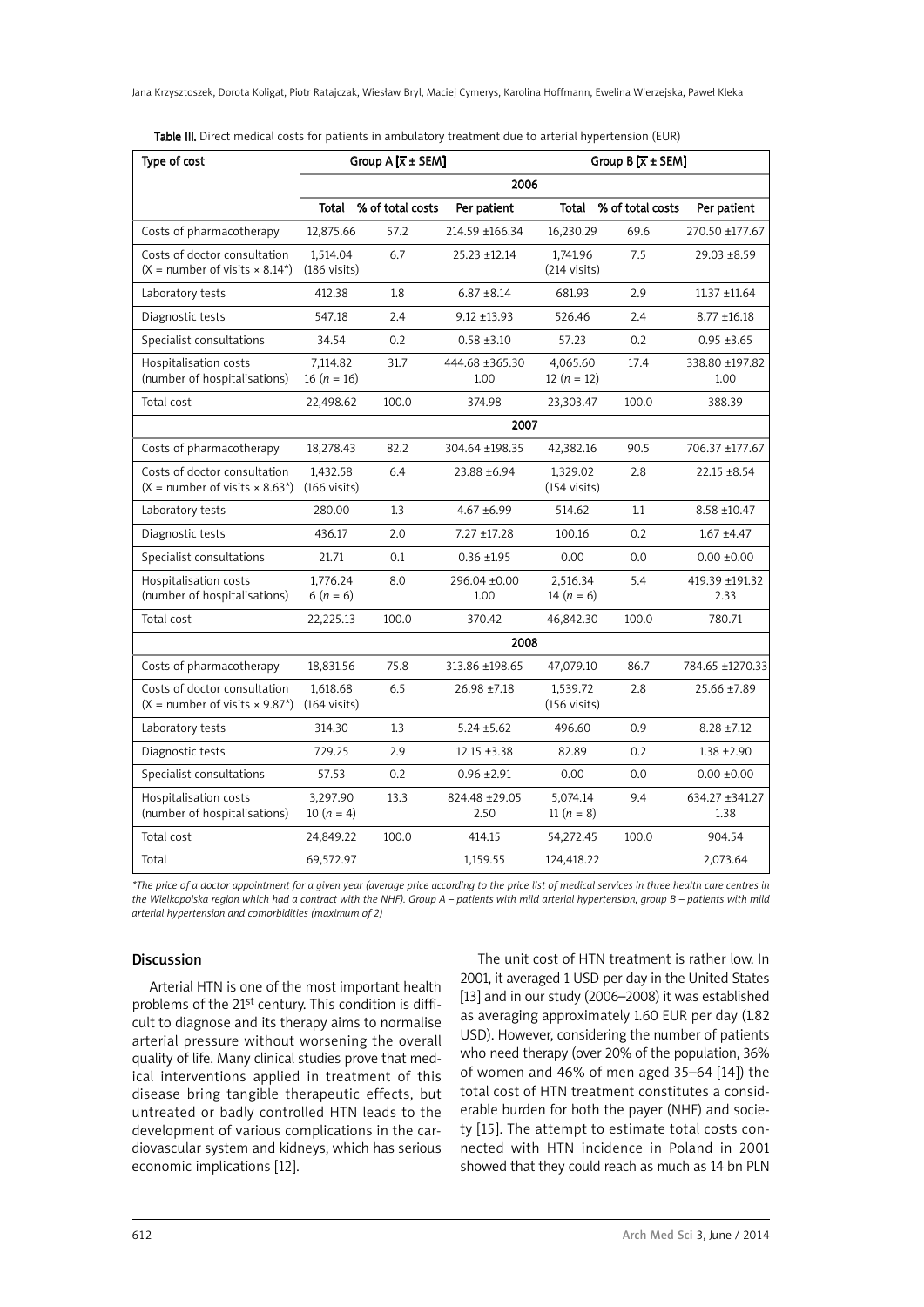Table IV. Direct non-medical costs and indirect costs for patients in ambulatory treatment due to arterial hypertension (EUR)

|                         | Direct non-medical costs                                                                                                             |                 |                                                                                                        |                 |                                                                              |          |                                                                                                                   |                                                                             |               |                                                        |  |
|-------------------------|--------------------------------------------------------------------------------------------------------------------------------------|-----------------|--------------------------------------------------------------------------------------------------------|-----------------|------------------------------------------------------------------------------|----------|-------------------------------------------------------------------------------------------------------------------|-----------------------------------------------------------------------------|---------------|--------------------------------------------------------|--|
| <b>Groups Parameter</b> |                                                                                                                                      |                 | Transport of patients from Poznan<br>to a specialist health centre<br>(number of visits $\times p^*$ ) |                 |                                                                              |          | Transport of patients from outside Poznan<br>to a specialist health centre<br>(number of visits $\times p^{**}$ ) |                                                                             |               |                                                        |  |
|                         |                                                                                                                                      | 2006            | 2007                                                                                                   | 2008            | Subtotal                                                                     | 2006     | 2007                                                                                                              | 2008                                                                        | Subtotal<br>Ш | Total<br>$(1 + 1)$                                     |  |
| A                       | Costs for<br>60 patients (130 visits) (114 visits) (114 visits) (358 visits)                                                         | 166.40          | 145.92                                                                                                 | 202.92          | 515.24                                                                       | 235.65   | 184.63                                                                                                            | 207.67<br>$(56 \text{ visits})$ $(52 \text{ visits})$ $(50 \text{ visits})$ | 627.95        | 1.143.19<br>$(158 \text{ visits})(516 \text{ visits})$ |  |
|                         | Ave. cost<br>per patient (40 people)(40 people)(40 people)(40 people) (20 people)(20 people)(20 people)(20 people)(60 people)        | 4.16            | 3.65                                                                                                   | 5.07            | 12.88                                                                        | 11.78    | 9.23                                                                                                              | 10.38                                                                       | 31.39         | 19.05                                                  |  |
| B                       | Costs for<br>60 patients (116 visits)                                                                                                | 148.48          | 107.52                                                                                                 | 156.64          | 412.64<br>$(84 \text{ visits})$ $(88 \text{ visits})$ $(288 \text{ visits})$ | 300.68   | 259.43                                                                                                            | 257.97<br>$(98 \text{ visits})$ $(70 \text{ visits})$ $(68 \text{ visits})$ | 818.08        | 1,230.72<br>$(236 \text{ visits})(524 \text{ visits})$ |  |
|                         | Ave. cost<br>per patient (32 people) (32 people) (32 people) (32 people) (28 people) (28 people) (28 people) (28 people) (60 people) | 4.64            | 3.36                                                                                                   | 4.90            | 12.90                                                                        | 10.74    | 9.27                                                                                                              | 9.21                                                                        | 29.22         | 20.51                                                  |  |
|                         |                                                                                                                                      |                 |                                                                                                        |                 | Indirect costs                                                               |          |                                                                                                                   |                                                                             |               |                                                        |  |
|                         |                                                                                                                                      |                 | Days of absence                                                                                        |                 |                                                                              |          | Absence from work<br>$(X = days \text{ of absence} \times N^*)$                                                   |                                                                             |               |                                                        |  |
| A                       | Group<br>subtotal                                                                                                                    | 64<br>$(n = 6)$ | $(n = 0)$                                                                                              | $(n = 0)$       | 64<br>$(n = 6)$                                                              | 3,468.80 |                                                                                                                   |                                                                             | 3,468.80      |                                                        |  |
|                         | Ave.<br>per patient                                                                                                                  | 10.67           |                                                                                                        |                 | 10.67                                                                        | 578.13   |                                                                                                                   |                                                                             | 578.13        |                                                        |  |
| B                       | Group<br>subtotal                                                                                                                    | 54<br>$(n = 4)$ | 18<br>$(n = 2)$                                                                                        | 10<br>$(n = 2)$ | 82<br>$(n = 8)$                                                              | 2,926.80 | 1,039.50                                                                                                          | 612.90                                                                      | 4,579.20      |                                                        |  |
|                         | Ave.<br>per patient                                                                                                                  | 13.50           | 9.00                                                                                                   | 5.00            | 10.25                                                                        | 731.70   | 519.75                                                                                                            | 306.45                                                                      | 572.40        |                                                        |  |

NOTE: to calculate the costs of transport the following have been used:  $p^*$  - flat rate for Poznan's public transportation (return): 2006 = 1.28 EUR, 2007 = 1.28 EUR, 2008 = 1.78 EUR; p\*\* - the average price of the ticket in accordance with the fares of the state bus transportation system (PKS) in a given year, calculated proportionately to the distance (in km) between town of residence and Poznan, per kilometre (return) in EUR; N\*-GDP per day per person in employment according to the Central Statistical Office: 2006 = 54.20 EUR, 2007 = 57.75 EUR, 2008 = 61.29 EUR. Group A - patients with mild arterial hypertension, group B - patients with mild arterial hypertension and comorbidities (maximum of 2)

Table V. Direct and indirect costs for patients in treatment due to arterial hypertension throughout the study period (EUR)

| Type of cost             | Group A           |                     |                     | Group B           |                     |                     |  |
|--------------------------|-------------------|---------------------|---------------------|-------------------|---------------------|---------------------|--|
|                          | Group<br>subtotal | % of total<br>costs | Cost<br>per patient | Group<br>subtotal | % of total<br>costs | Cost per<br>patient |  |
| Direct medical costs     | 69.572.97         | 93.8                | 1.159.55            | 124.418.22        | 95.5                | 2.073.64            |  |
| Direct non-medical costs | 1.143.19          | 1.5                 | 19.05               | 1.230.72          | 1.0                 | 20.51               |  |
| Total direct costs       | 70.716.16         | 95.3                | 1,178.60            | 125,648.94        | 96.5                | 2,094.15            |  |
| Indirect costs           | 3.468.80          | 4.7                 | 578.13              | 4.579.20          | 3.5                 | 572.40              |  |
| Total                    | 74,184.96         |                     | 1,756.73            | 130,228.14        |                     | 2,666.55            |  |

Group A - patients with mild arterial hypertension, group B - patients with mild arterial hypertension and comorbidities (maximum of 2)

per year, which equalled 1,570 PLN (423.5 EUR, using the average 2001 EUR exchange rate of the National Bank of Poland) for therapy per year per patient [13]. In our study, this cost 5 years later was 585.6 EUR. In the USA, treatment of HTN and its complications in 2003 consumed approximately 37.2 bn USD [16]. In Brazil according to the study model, the 2005 annual estimated cost to society of treating HTN was about 671.6 million USD [17]. Scholze *et al.* [18] estimating in 2008 the epidemiological and economic burden of metabolic syndrome and its consequences in patients with HTN in Germany, Spain and Italy reported that the total annual costs of HTN without MetS amounted to 5,341 EUR, 2,682 EUR and 5,957 EUR million respectively. In consequence, it seems justified to seek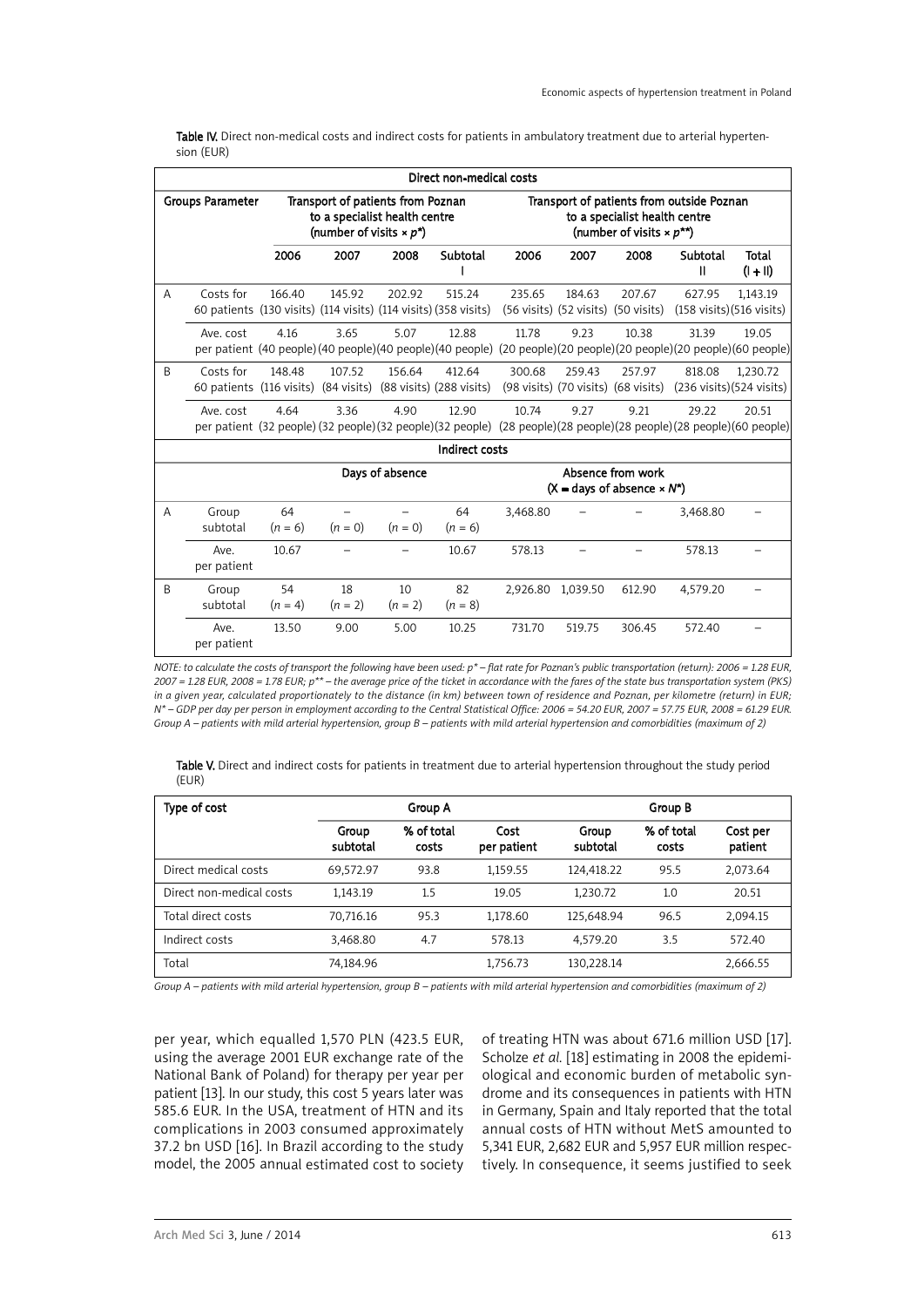better value for money in economic evaluations in order to rationalise treatment of arterial HTN. Despite the fact that economic aspects of preventive measures in the case of this condition are extremely difficult to assess, it is known that aborting hypotension therapy is a much larger burden for the state budget and the patient [19]. Experts are in agreement that striving for the reduction of arterial pressure values according to the guidelines of JNC VI and WHO is a desirable investment both in medical and economic terms [19, 20]. When a substantial group of patients avoids the development of heart failure, stroke, ischaemic heart disease or kidney failure as a result of successful treatment, costs of intensive pharmacotherapy will in effect bring considerable savings, especially in the long run [21].

What follows from an analysis by many authors is that economic effectiveness of arterial HTN treatment depends on age, sex and the pre-treatment readings for blood pressure [22–25]. Decisions about implementation of specific health programmes depend to a large extent on health results, but information about disease costs are equally useful, e.g. in price negotiations with payers regarding therapeutic scenarios, hospital medication lists, planned health investments or development of prevention programmes [26]. Thus pharmacoeconomic evaluations should serve as a decision-making tool for people who have an influence on both the management of financial resources and patient pharmacotherapy.

The present study has shown that most of the total costs of mild HTN treatment in Poland are direct medical costs: A – 93.8%, B – 95.5%. Similar conclusions were drawn by the researchers analysing the costs of HTN treatment in Poland in 2001, who calculated them to be 73.4% [27]. Our study findings were supported by the results of the research in other countries [17, 28, 29] identifying drugs as the costliest component in HTN treatment. In the United States in 2003 the isolated cost of anti-HTN drugs was 47.8% of the estimated direct total expenses for health care, an increase of 14.8% from the previous year [28]. In the Brazilian public healthcare system, the largest cost component was also drugs, which accounted for 32.73% in 2002 [30] and for 52.3% of the total in 2005 [17]. In an Italian study [29] the most significant direct cost component in treating HTN was anti-HTN drugs (42.7% of the total cost), followed by hospitalization (28.4%). In Greece in 2005 a study comparing the costs of treatment with the use of first-line agents from each of the five recommended classes of antihypertensive agents (chlorthalidone, propranolol, amlodipine, enalapril, losartan) demonstrated that medications accounted for 24% to 77% of the total direct health care costs of treating mild-to-moderate uncomplicated HTN for 5 years [31].

Our findings, namely the fact that the biggest share in total HTN treatment costs was direct costs, are partly confirmed also by a team of other authors [13]. Cost data were collected for a population of 9286 patients receiving pharmacological treatment due to HTN for the last year. A specially compiled "Arterial HTN Cost Assessment Form" was used and the lead doctor filled it in on the basis of patient interviews and medical documentation [13]. The calculation included direct medical costs of pharmacological treatment, doctor consultations, laboratory and diagnostic testing and hospitalization; indirect costs were calculated based on the number of days off work due to HTN [13]. A significant difference can be observed when comparing the share of medication costs in the total costs (2001 – 10%, our study: group A 67.38%, group B 81.16%, an increase of 64% on average) and indirect costs (2001 – 26.6%, our study: group A 4.68%, group B 3.52%). As can be seen, 7 years later medication expenses constituted a much larger percentage of total HTN treatment costs in Poland than in 2001, while – simultaneously – the costs connected with loss of productivity fell (a decrease of 22.5% on average). These findings are very similar to the research results of HTN cost analysis in Sweden in the 1990s [32–36].

Most likely, this increase was due to demographic changes (population ageing), an increase in prices of antihypertensives, better access to new technologies, more frequent cases of recommending pharmacological treatment [37], increasingly frequent cases of abandoning monotherapy in favour of polytherapy and changes in the behaviour of patients, who – as a result of intensified education – are growing more and more aware of the treatment process, the role of medications and medication compliance. This change in resource allocation, namely bigger pharmacotherapy expenses, had an impact on the costs of hospitalization (in group A, a decrease of as much as 12.05%) and indirect costs (a decrease of 22.5% on average). By lowering the number of necessary hospital stays, more effective pharmacotherapy reduced societal and system expenses connected with HTN treatment in Poland, because effectively administered pharmacotherapy leads to reduced frequency of organ complications, resulting in reduced indirect costs, that is income lost by the patient as a result of disease, disability and premature death. Reducing expenses connected with indirect costs is critical for global calculations, because the experience of other countries shows that indirect costs tend to be as high or even higher than direct costs [38, 39].

One pharmacoeconomic study carried out in Brazil in 2002 showed that also in that country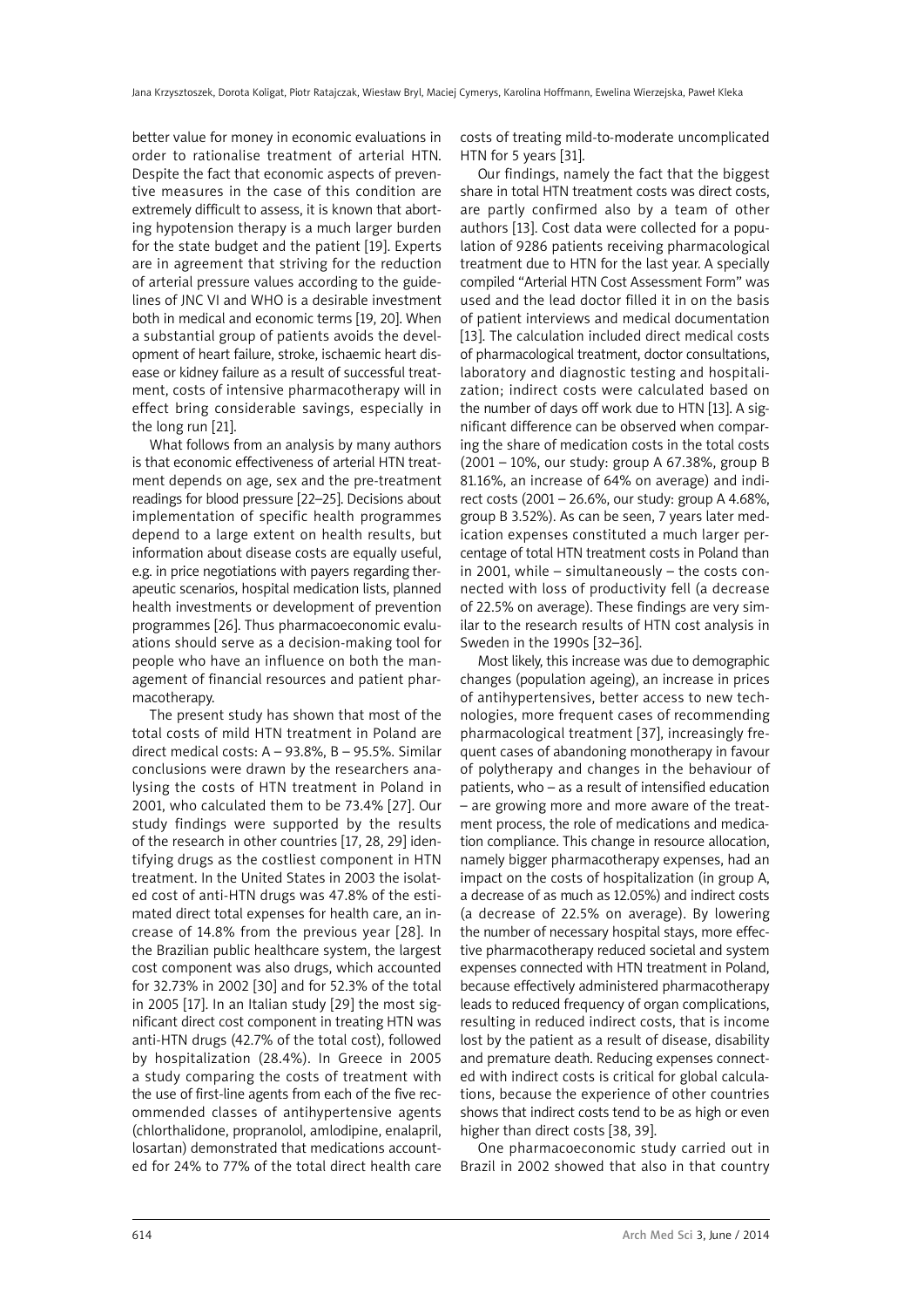the costs of HTN care were mainly dependent on the expenditure on blood pressure-lowering drugs [30]; monthly costs of ambulatory care for patients with arterial HTN totalled 89.90 USD. Treatment of HTN consumed 22.9% of the per-capita income, corresponding to 392.76 USD spent per year exclusively on antihypertensive drugs. Another Brazilian publication (2009) revealed monthly medication costs of 87.10 USD for treatment alone, 159.00 USD for treatment with two drugs (combined treatment), and 294.00 USD for combined treatment of three or more drugs, with cost-effectiveness in favour of diuretics for blockers and ACEIs [40]. In our study, the annual cost of pharmacotherapy for 1 patient in group A was 342.15 USD and 723.46 USD in group B, based on the exchange rate of 22 June 2010 published by the National Bank of Poland.

Comparing our findings with the cost analysis for treatment of chronic diseases, including HTN (1,351 USD), carried out in the United States in 2005 [41], it has to be stated that the total per patient treatment costs of mild HTN with comorbidities in Poland are similar (group B: 1,499.90 USD), whereas in group A (no comorbidities) they are half this value (721.48 USD). The cost of pharmacotherapy, in turn, is similar to group A – 494 USD.

The paper by Wang *et al.* [42] of 2010 provides detailed data on hospitalization costs in the USA. The authors suggest that HTN-associated hospitalization costs are substantial among insured US patients aged 18-64 years; the estimated average annual hospitalization cost per patient with HTN was 2,734 USD in 2005. It has to be noted that absolute price levels vary among countries [43]. Costs of medicaments, rates for doctor consultations and charges for tests are lower in Poland and other countries than in the US.

In relation to the costs of pharmacotherapy, rates for doctor consultations and laboratory tests are quite low in Poland [44]. In the United States, the cost of physician's care in 2003 was 24.7% and the diagnostician's cost was an additional 8.5% of the total HTN treatment costs [9,28]; in Brazil in 2005 these figures were 20.6% and 16.5% respectively [17], and in Italy 15.1% and 10.6% [29], compared to 4.85% and 2.76% in Poland. However, this difference is no cause for optimism since such low rates are not enough to cover the costs of depreciation, which means that a substantial increase of the hypotensive therapy cost, independent of the prices of blood pressure-lowering medications, should be expected [9, 20].

This study meets the guidelines for pharmacoeconomic studies according to which the minimum size of the sample should be 60 people. The study included 120 patients diagnosed with HTN; the difficulty in selecting a larger group resulted from the need to find patients with mild HTN

without comorbidities (such patients being much less numerous than those with comorbidities), who visited their lead specialist doctor regularly for 3 years. Patients often change doctors and clinics they attend for various reasons, for example when they feel that treatment fails to bring positive results or when their perceived health improvement makes them abandon specialist care in favour of general health care. It was assumed that costs should be evaluated within a group of patients attending one clinic only so as to take into account all cost components (e.g. costs of additional visits or tests) connected with HTN. This assumption limited the size of sample A to only 60 patients out of the 1250 patient files available for the study. In order to make a valid comparison, an identical sample size was selected for group B.

Moreover, it should be noted that the cost calculation covers the costs generated in the years 2006-2008. Given the progressive character of the disease, the results obtained in the study may fail to provide reliable information concerning the actual costs incurred in the present year.

Within the schedule of further actions to be taken in the area discussed here, the costs of adverse drug reactions and costs of comorbidities should be included in the structure of the analysed costs. This would emphasise the widespread character of HTN. In addition, further stages of research would include conducting a study of the patients' quality of life in the context of their pharmacotherapy, which would provide useful indications regarding its effectiveness.

In conclusion, lack of constant monitoring of population health and negative effects of HTN could be significantly more expensive in the long-term. Given the results of the study, it has to be stated that the costs of HTN treatment in Poland are very high, as in other countries. Taking advantage of the experiences of other countries, Poland should also strive to rationalize the costs of medical care in HTN [9].

It seems that developing better patient-doctor communication and increasing the chances of more effective and less expensive therapy by suggesting cheaper generic drug treatment might be a positive solution of this problem. Another possibility for reducing the high cost of treatment might be limiting polypharmacy in selected groups of patients (obviously, not in the groups where it would be impossible, i.e. the groups with high risk of acute complications such as a stroke in men aged over 55 years) and better availability of novel therapeutic methods. It is known that the risk of drug interaction increases rapidly when 3 or more medicines are used simultaneously. Polypharmacy may cause adverse effects, which are very costly to treat, and which may be then identified as symptoms of oth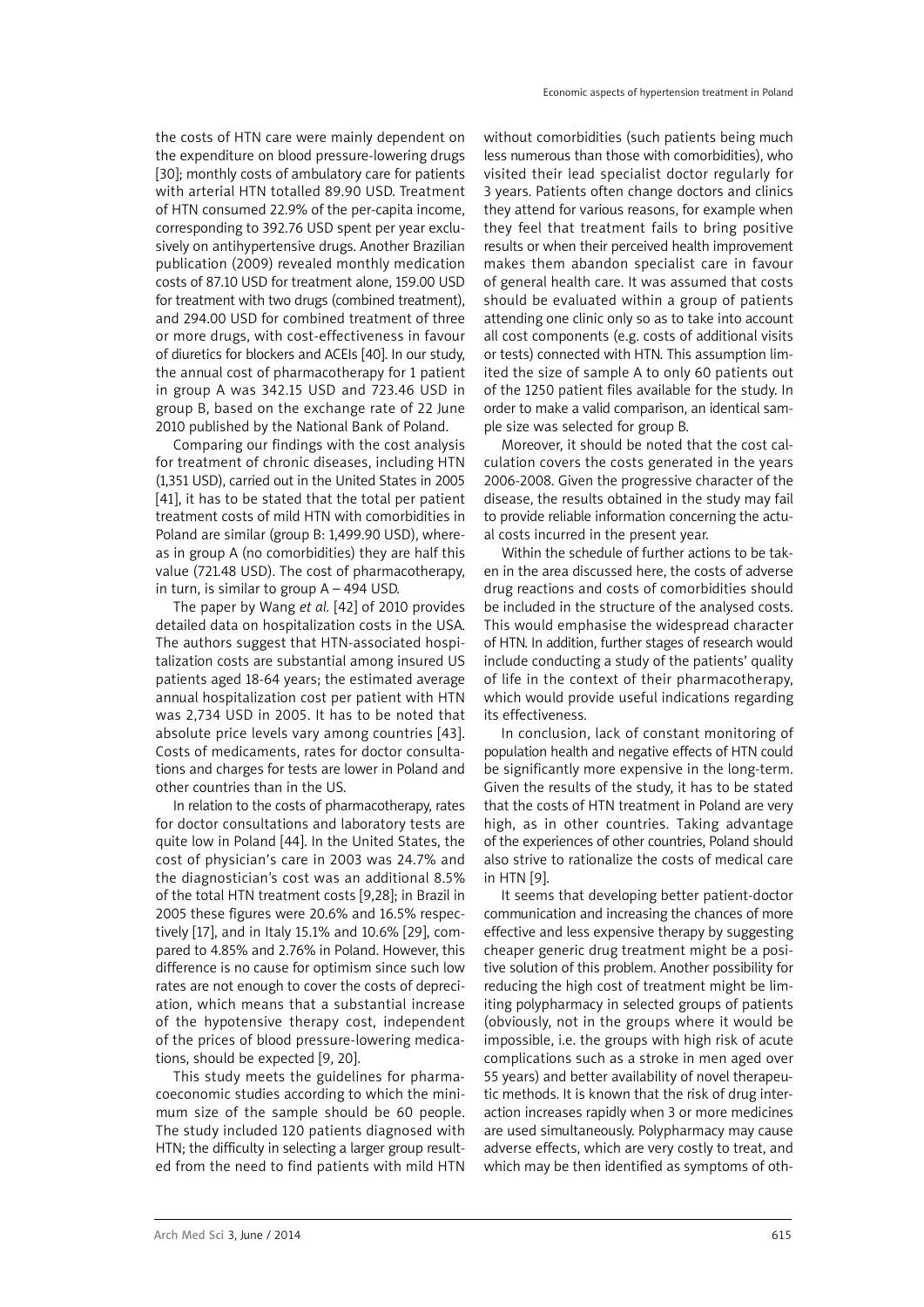er conditions and treated with further medications. Given the growing number of elderly patients with HTN (and comorbidities) in Polish society, it seems reasonable to increase expenditure on educating geriatrics consultants, who could provide patients with comprehensive health care and thus reduce the health risk and costs associated with polypharmacy.

#### Re f e r e n c e s

- 1. Kolovou G, Marvaki A, Bilianou H. One more look at guidelines for primary and secondary prevention of cardiovascular disease in women. Arch Med Sci 2011; 7: 747-55.
- 2. Wojtyniak B, et al. (ed.) Monitoring premature and allage mortality in cardiovascular diseases. PZH, Warsaw, 2007.
- 3. 1999 World Health Organization-International Society of Hypertension Guidelines for the management of hypertension. Guidelines Subcommittee. J Hyperten 1999; 17: 151-83.
- 4. Lubas A, Żelichowski G, Próchnicka A, Wiśniewska M, Saracyn M, Wańkowicz Z. Renal vascular response to angiotensin II inhibition in intensive antihypertensive treatment of essential hypertension. Arch Med Sci 2010; 6: 533-8.
- 5. 2003 World Health Organization (WHO)/International Society of Hypertension (ISH) statement on management of hypertension. Whitworth JA, World Health Organization, International Society of Hypertension Writing Group. J Hyperten 2003; 21: 1983-92.
- 6. Januszewicz A, Januszewicz W, Szczepańska-Sadowska E, Sznajderman M. Arterial hypertension [Polish]. Medycyna Praktyczna, Krakow 2004.
- 7. Opolski G, Januszewicz A, Prejbisz A, et al. Arterial hypertension treatment in 74745 patients of general practitioners: the results of the POZ-NAD study. Nadcisnienie Tetnicze 2008; 12: 101-8.
- 8. Broda G, Rywik S, Jasiński B. Antihypertensive treatment: results from the records of patients treated for cardiovascular diseases in outpatient health care in Poland in the year 2000. Nadcisnienie Tetnicze 2002; 4: 11-2.
- 9. Klocek M, Kawecka-Jaszcz K. Eprosartan: the influence on the quality of life in patients with primary arterial hypertension. Nadcisnienie Tetnicze 2008; 12: 20.
- 10. Hodgson TA, Cai L. Medical care expenditures for hypertension, its complications, and its comorbidities. Med Care 2001; 39: 599-615.
- 11. Pashos CL, Klein EG, Wanke LA. On behalf of ISPOR Lexicon. 1st ed. International Society for Pharmacoeconomics and Outcomes Research (NJ): Princeton; 1998.
- 12. Kannel WB. Blood pressure as a cardiovascular risk factor: prevention and treatment. JAMA 1996; 275: 1571-6.
- 13. Hermanowski T, Jaworski R, Czech M, Pachocki R. Costs of hypertension in Poland. Nadcisnienie Tetnicze 2001; 5: 83-91.
- 14. Steciwko A, Januszewicz A, Opolski G, et al. Antihypertensive treatment among 75 thousand patients in primary care settings – POZ-NAD study. Nadcisnienie Tetnicze 2008; 12: 101-8.
- 15. Jönsson BG. Cost-benefit of treating hypertension. J Hypertens Suppl 1994; 12: S65-70.
- 16. Mullins CD, Sikirica M, Seneviratne V, Ahn J, Akhras KS. Comparison of hypertension-related costs from multinational clinical studies. Pharmacoeconomics 2004; 22: 1001-14.
- 17. Dib MW, Riera R, Ferraz MB. Estimated annual cost of arterial hypertension treatment in Brazil. Rev Panam Salud Publica 2010; 27: 125-31.
- 18. Scholze J, Alegria E, Ferri C, et al. Epidemiological and economic burden of metabolic syndrome and its consequences in patients with hypertension in Germany, Spain and Italy: a prevalence-based model. BMC Public Health 2010; 10: 529-40.
- 19. Elliott WJ. The costs of treating hypertension: what are the long-term realities of cost containment and pharmacoeconomics? Postgrad Med 1996; 99: 241-8, 251-2.
- 20. The Sixth Report of the Joint National Committee on Prevention, Detection, Evaluation and Treatment of High Blood Pressure. Arch Intern Med 1997; 157: 2413-46.
- 21. Elliott WJ, Weir DR, Black HR. Cost-effectiveness of the lower treatment goal (of JNC VI) for diabetic hypertensive patients. Joint National Committee on Prevention, Detection, Evaluation, and Treatment of High Blood Pressure. Arch Intern Med 2000; 160: 1277-83.
- 22. Ambrosioni E, Costa FV. Cost-effectiveness calculations from trials. J Hyperts 1996; 14: 47-52.
- 23. Kiiskinen U. The cost of cardiovascular disease. In: The North Karelia Project: 20 year results and experiences. Puska P. (ed.) Helsinki, 1995.
- 24. Kiiskinen U, Vartiainen E, Puska P, Aromaa A. Long term cost and life expectancy consequences of hypertension. J Hypertens 1998; 16: 1103-12.
- 25. Pardell H, Tresserras R, Armario P, Hernández del Rey R. Pharmacoeconomic considerations in the management of hypertension. Drugs 2000; 59: 213-20.
- 26. Matschay A, Nowakowska E, Hertmanowska H, Kus K, Czubak A. Cost analysis of therapy for patients with multiple sclerosis (MS) in Poland. Pharmacol Rep 2008; 60: 632-44.
- 27. Wilimski R, Niewada M. Costs of ineffective hypertension treatment. Nadcisnienie Tetnicze 2006; 10: 551-60.
- 28. Thom T, Haase N, Rosamond W, et al. Heart disease and stroke statistics-2006 update: a report from the American Heart Association Statistics Committee and Stroke Statistics Subcommittee. Circulation 2006; 113: 85-151.
- 29. Degli Esposti E, Berto P, Ruffo P, et al. The PANDORA project: results of the cost of illness analysis. J Hum Hypertens 2001; 15: 329-34.
- 30. Dias da Costa JS, Fuchs SC, Olinto MT, et al. Costeffectiveness of hypertension treatment: a populationbased study. Săo Paulo Med 2002; 120: 100-4.
- 31. Stafilas PC, Sarafidis PA, Lasaridis AN, Aletras VH, Niakas DA. An economic evaluation of the 2003 European Society of Hypertension-European Society of Cardiology Guidelines for the management of mild-to-moderate hypertension in Greece. Am J Hypertens 2005; 18: 1233-40.
- 32. Johannesson M, Aberg H, Agréus L, Borgguist L, Jönsson B. Cost-benefit analysis of non-pharmacological treatment of hypertension. J Intern Med 1991; 230: 307-12.
- 33. Johannesson M, Fagerberg B. A health economic comparison of diet and drug treatment in obese men with mild hypertension. J Hypertens 1992; 10: 1063-70.
- 34. Johannesson M, Jönsson B. Economic evaluation in health care: is there a role for cost-benefit analysis? Health Policy 1991; 17: 1-23.
- 35. Nilsson P, Kandell-Collén A, Lindholm LH, Schersten B. Care of hypertensives in Dalby: organization and health economic aspects. J Hum Hypertens 1993; 7: 551-4.